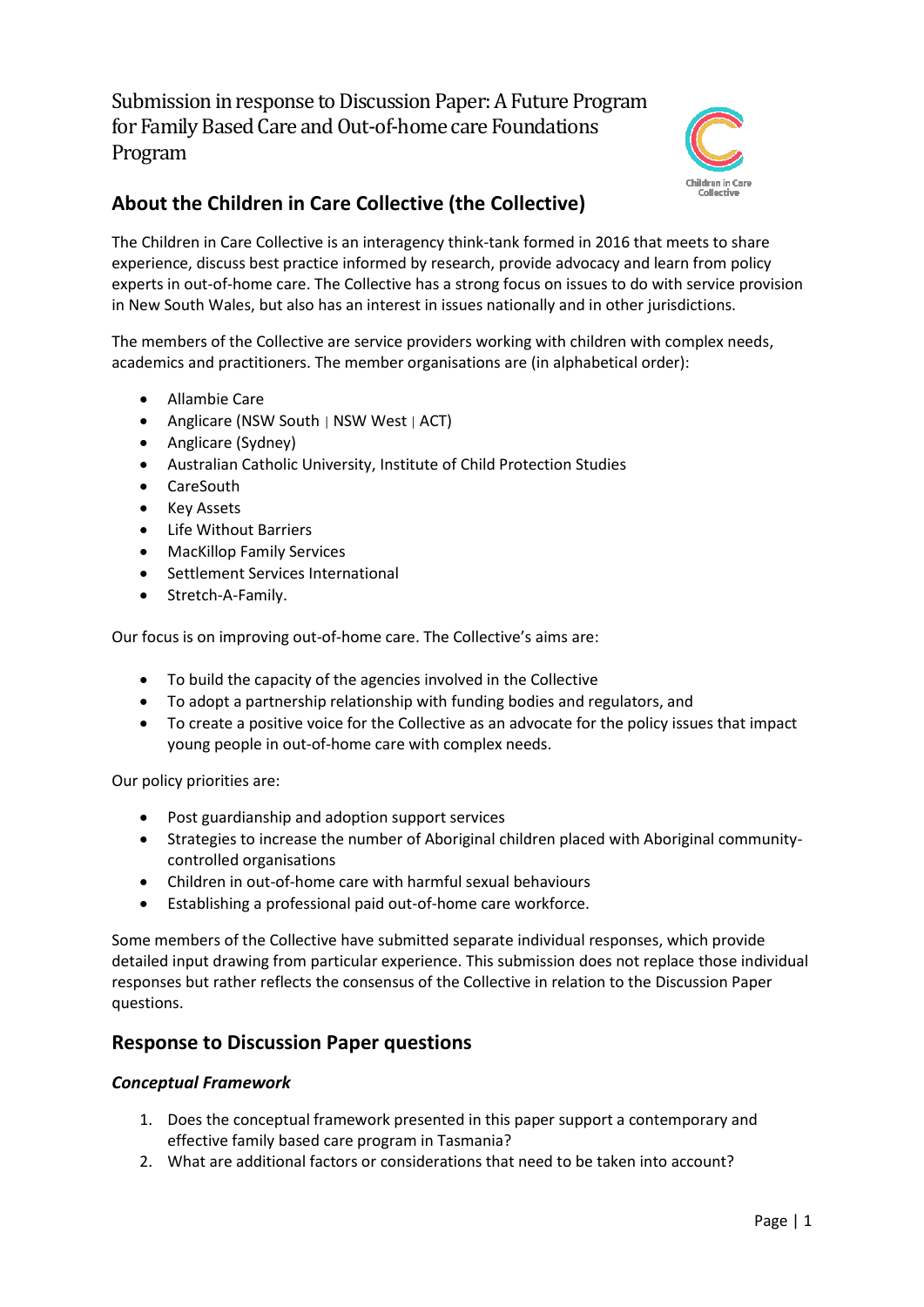The Collective agrees that the conceptual framework presented in the Discussion Paper supports a contemporary and effective family based care program and is supported by research and stakeholder consultation.

There are two factors which the Collective believes also need to be taken into account:

- Family inclusion, and
- Case management and case planning (and the meaningful involvement of family based carers in these processes).

#### *Family inclusion*

A UK study that looked at parental perspectives in care proceedings found that services offered to families before they reached court were sometimes inadequate; few parents felt that they had participated in decision making; most felt ill-prepared for court proceedings (and instead felt marginalised, intimidated and confused); and that little support was available following proceedings.<sup>1</sup> Birth parents participating in one UK study of a group of families who had a child adopted after contesting the adoption application reported they felt that a lack of respect by social services destroyed the possibility of them working co-operatively with departments.<sup>2</sup>

We know from experience that whether contact with birth family is likely to be beneficial to the child<sup>3</sup> depends, in part, on the birth family's adjustment to, and acceptance of, the placement of the child in out-of-home care, and in particular their capacity to demonstrate a supportive position towards the child and the carers. The ability of birth family and carers to work collaboratively over birth family contact is a major factor in determining whether or not contact is likely to benefit the child.

The Collective supports family inclusion casework, which is the active and meaningful participation of birth parents and family in the lives of their children. The Collective recognises that there is an ongoing and important role for birth parents and other birth family members when children are in care and afterwards, including when guardianship or adoption orders are made. Meaningful engagement with birth family can assist in promoting the stability of the child's life in family based care and the healthy formation of the child's identity.

The Family Inclusion Strategies in the Hunter area of New South Wales (FISH) which began in 2014 is a useful model. FISH was formed out of a desire for children in the Hunter region of New South Wales in the child protection and out-of-home care systems to have better relationships with their birth families and for their families to be actively and respectfully included in their lives. FISH members have developed a suite of resources on the FISH website.<sup>4</sup> The Collective notes that Jessica Cooks has published a report about family inclusion initiatives in child welfare which is available on the Life Without Barriers website.<sup>5</sup> The project revealed a range of practical family inclusion ideas and strategies to be considered for implementation in Australia, which have the potential to bring about significant and long lasting positive change for children and young people.

In terms of locating potential relative and kinship carers, the Collective notes the Family Finding model, developed by Kevin Campbell and colleagues in the United States, a process which seeks to connect children with family and other supportive adults who will love and care for them now and

**<sup>.</sup>** <sup>1</sup> Ryburn, M (1994), 'Contact after contested adoptions', *Adoption and Fostering* 18(4), 30-37.

<sup>&</sup>lt;sup>2</sup> Neil, E, (2004) 'Supporting the relatives of adopted children: a review of the relevant literature', the University of East Anglia.

<sup>&</sup>lt;sup>3</sup> Reference in this submission to 'child' is a reference to any person under the age of 18 years, and so includes reference to a 'young person'.

<sup>4</sup> [http://www.finclusionh.org](http://www.finclusionh.org/) 

<sup>5</sup> [http://www.lwb.org.au/assets/Uploads/Family-Inclusion-in-Child-Welfare-J-Cocks-Final-Churchill](http://www.lwb.org.au/assets/Uploads/Family-Inclusion-in-Child-Welfare-J-Cocks-Final-Churchill-report2.pdf)[report2.pdf.](http://www.lwb.org.au/assets/Uploads/Family-Inclusion-in-Child-Welfare-J-Cocks-Final-Churchill-report2.pdf)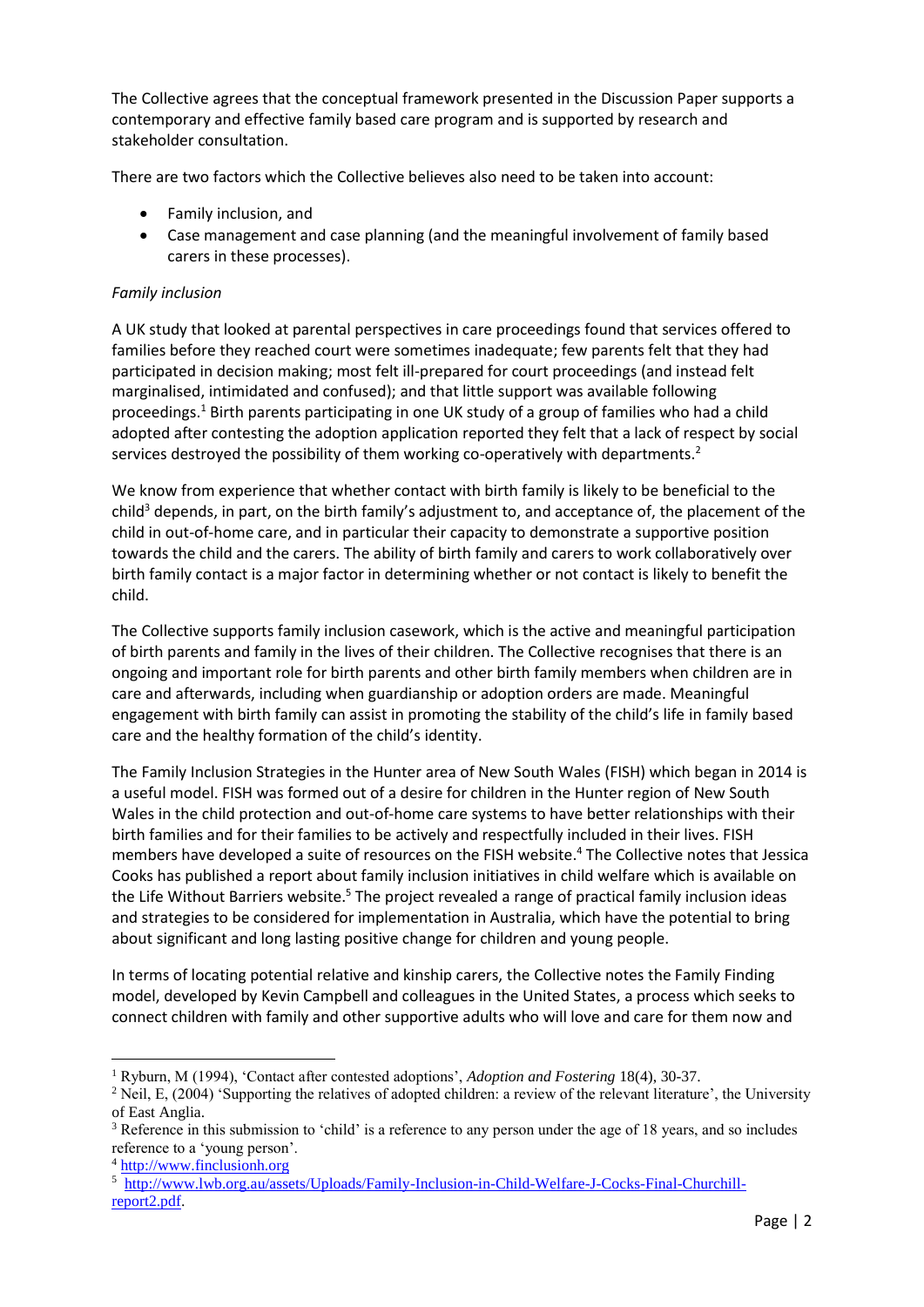across their lifespan. The Family Finding model seeks to build or maintain the Lifetime Family Support network for all children who are disconnected or at risk of disconnection through placement outside their home and community.<sup>6</sup>

The Collective supports a conceptual framework for family based care that is based on an understanding of the importance of relationships with children, young people and their families, and a family inclusive approach to building strong families and communities.

#### *Case management and case planning*

The Collective submits that, perhaps as part of the ongoing support and retention of family based carers, more attention is given to the role that family based carers can play in the case management of children in care, and particularly case planning. This aspect is noted briefly on page 57 of the Discussion Paper ('Carer involvement in care planning and care team meetings'), where it is indicated that a significant percent of carers had never attended a care plan meeting or been involved in care planning for the child in their care.

Each of the Collective member agencies has a suite of case management and case planning policies, procedures and forms relevant to the jurisdiction where out-of-home care services are provided. The Collective recognises that case meetings and other case planning processes include all significant parties (including the child) and their views (including dissenting views) are recorded and considered. As part of the case planning process, carers should expect that:

- their knowledge of the child and understanding of the child's needs will inform the process
- they will be informed in advance that a case planning meeting is being held
- their views will be presented and recorded if they are not able to attend the meeting
- the reasons for being invited to the case planning meeting will be explained to them
- a copy of the approved Case Plan for the child will be given to them, and
- they will be consulted and told about any decision in the Case Plan that has an impact on their care of the child. $<sup>7</sup>$ </sup>

The Collective notes that during the consultation process, carers spoke about wanting to contribute their views on the needs of the child in planning processes (page 59, Discussion Paper). The Collective believes that carer participation in case planning and the carer being considered part of the care team that supports a child in care is essential to the stability of placements and the support and retention of family based carers.

#### *Care during assessment phase*

1

3. The Care during an Assessment Phase section discusses the concept of an assessment phase prior to the placement of the child or young person in long term care arrangements with the aim of ensuring an appropriate placement which provides improved stability and support for the child or young person. How can this be best achieved? Provide reasons for your response.

When the demand for foster carers is greater than the supply, finding a good match between a child and a foster carer can be very difficult. The Collective agrees that more work is required, from the beginning of intervention in the life of a child, to be able to locate suitable kinship carers, and where it is practicable and in the child's best interests, to place a child with family members. In this regard, the Collective notes the Family Finding model, as noted above. <sup>8</sup> The Collective also supports the increased use of family group conferencing, where family is brought together and, through

<sup>6</sup> [http://www.familyfinding.org/moreaboutfamilyfinding.html.](http://www.familyfinding.org/moreaboutfamilyfinding.html)

<sup>7</sup> [https://www.caring.childstory.nsw.gov.au/out-of-home-care-in-nsw/case-planning,-management-and](https://www.caring.childstory.nsw.gov.au/out-of-home-care-in-nsw/case-planning,-management-and-reviews/what-is-a-case-plan-and-how-does-it-work)[reviews/what-is-a-case-plan-and-how-does-it-work](https://www.caring.childstory.nsw.gov.au/out-of-home-care-in-nsw/case-planning,-management-and-reviews/what-is-a-case-plan-and-how-does-it-work)

<sup>8</sup> <http://www.cwpracticelive.facs.nsw.gov.au/@family-finding/2016/03/01/37611/the-family-finding-model>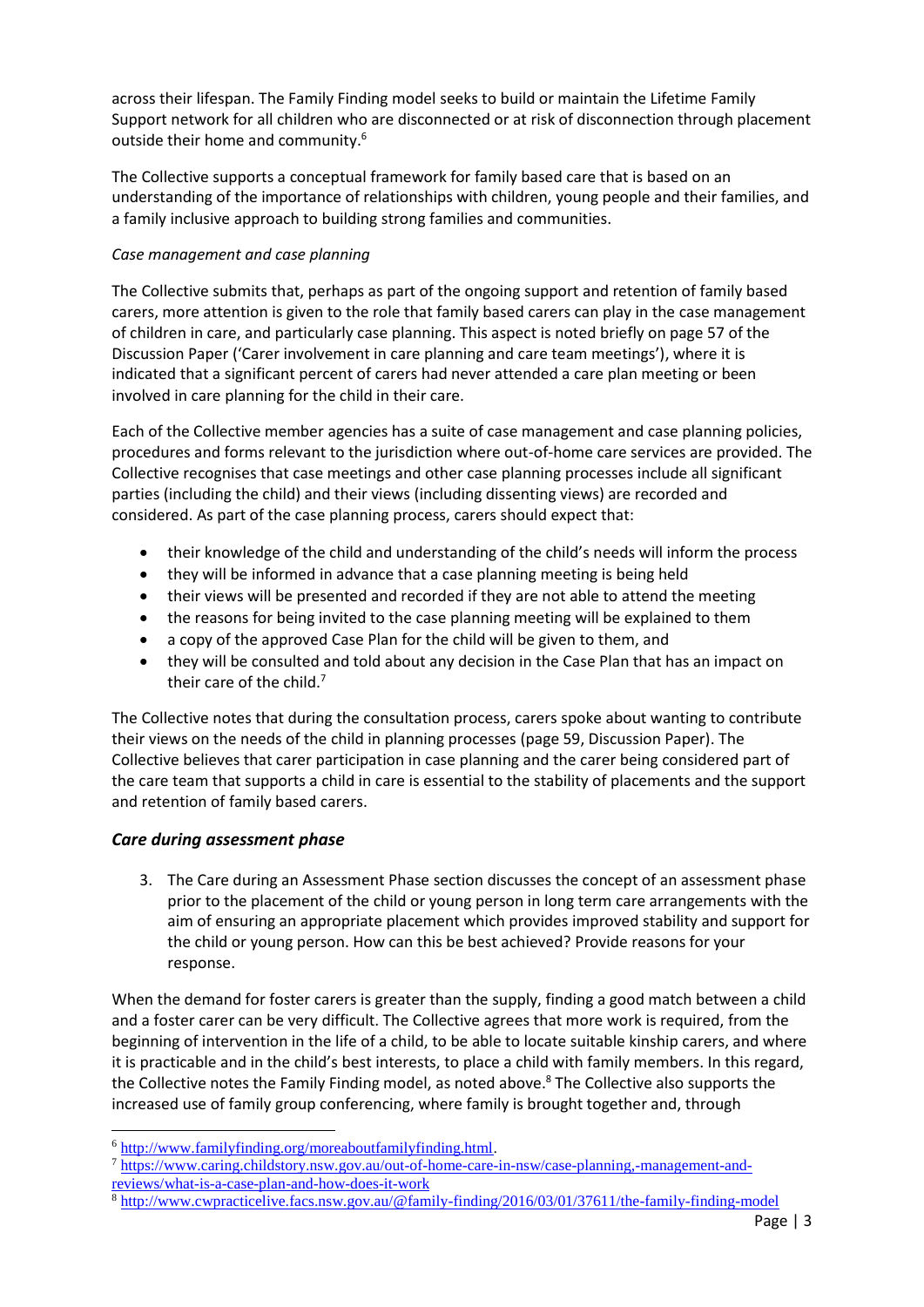facilitated decision-making, options for placement of the child with a relative or kin can be canvassed.

The Collective does not agree with having a lower standard for carer assessment for kinship carers. In New South Wales, there is a system of provisional authorisation where a designated agency can authorise a person who is a relative or kin of a child on a provisional basis, which usually involves an emergency situation.<sup>9</sup> A provisional authorisation, however, then triggers a full carer assessment process which should take place within three months. A kinship assessment will require more attention in terms of the relationship between the carer and the birth family, and any risks or issues associated with those relationships, and may place more weight on the benefit of retaining family relationships.

The Collective supports, in principle, the proposal of having an assessment phase to determine the most suitable permanent placement for the child, and having a planned transition to that permanent placement. The Collective notes, however, that this will not always be possible, given time constraints, emergency situations and a shortage of carers. The Collective notes that from the beginning of the Department's or service provider's involvement with a child and his/her family, information should be collected (on standardised forms) about the child's history and care needs. This should not just be done at the point of the child requiring a placement.

The Collective endorses the recommendations made by the Royal Commission into Institutional Responses to Child Sexual Abuse aimed at improving the sharing of information related to the safety and wellbeing of children, including improving the quality and timeliness of essential information about a child being provided to carers (in particular, recommendations 8.7 and 12.12).

While of course it is ideal to limit placement changes for children in care, emergency and crisis family based carers are required when children need to be placed away from their parents or experience placement disruption and while further assessment and placement matching is undertaken so that a suitable short/medium/long-term placement can be located. With suitably trained emergency/crisis carers who are experienced in supporting children (whether of particular age cohorts or with particular needs) the impact of a placement change on a child can be minimised.

The Collective does not agree that residential care should be utilised as a default transitional care arrangement while an assessment is undertaken of a child's needs for placement matching. The Collective is of the view that placing a child in a residential care setting, even on a temporary basis, may cause the child further harm. In the right cases it may be used as a "bridging service" to settle a child before he or she can move into foster care. It The Collective notes that in New South Wales, residential care has been replaced with Intensive Therapeutic Care which is in line with the NSW Therapeutic Care Framework<sup>10</sup> and that this category of care may be appropriate for children who have experienced high levels of trauma and disruption in their lives, and who have more complex needs and require a more intensive, holistic care approach including the guidance of therapeutic specialists.

4. Are there other options or issues related to care during an assessment phase not detailed in this paper? Provide details.

In New South Wales, the Department of Family and Community Services has in place an online system to strengthen transparency, reliability and responsiveness for placement referrals to NGO designated agencies (Partner Community for the Permanency Support Program). This online system allows the Department and designated NGO agencies to view real-time client information, request updates to child and parent information, receive and action placement requests, change a placement, request a transfer or close of placement, and provide updated case plans. This online

<sup>9</sup> *Children and Young Persons (Care and Protection) Regulation 2012* (NSW), clause 31.

<sup>10</sup> <https://www.facs.nsw.gov.au/about/reforms/NSWPF/nsw-therapeutic-care/chapters/publications>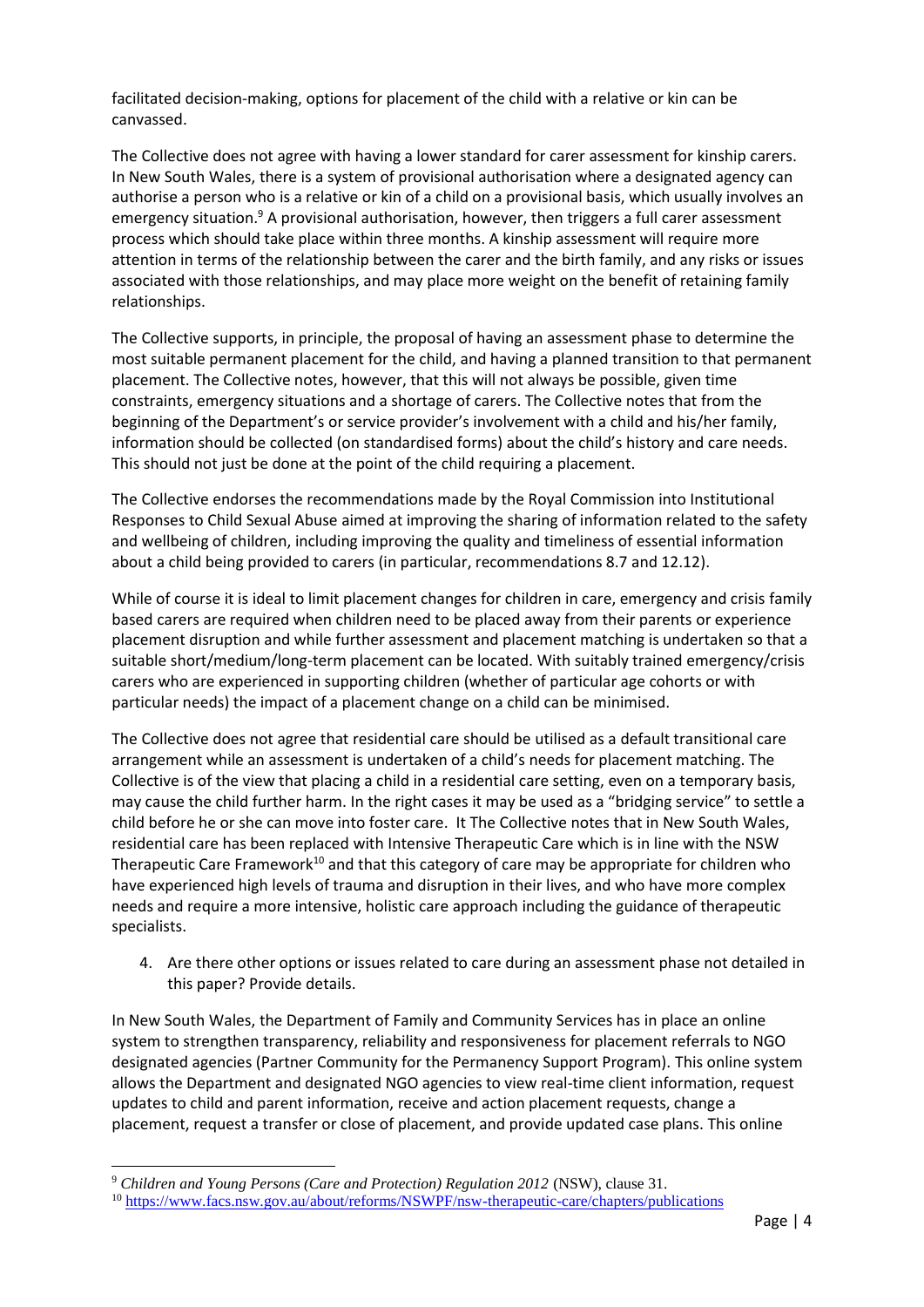system does not replace or seek to act as an online case management system – agencies still have their own case management systems.

An online system, which allows for better communication flow between the Department and service providers, particularly in relation to placement requests, may be an option to consider.

In relation to unplanned placement changes and placement breakdowns, the Collective supports an end of placement review taking place before other children are placed with the carer. This allows an opportunity for the carer and the agency to reflect on why the placement ended, and whether there is an opportunity for further carer training, support or assessment/review at this point.

#### *Continuity of care*

5. A Continuity of Care Approach to family based care section discusses the importance of continuity of care approach to family based care and the need for clearly articulated roles and responsibilities for carers. Do you believe that this would improve outcomes for children and young people in out-of-home care? Provide reasons for your response.

The Collective agrees that a continuity of care approach for family based care would improve outcomes for children in out-of-home care. Placement instability and disruption is linked with poor psycho/social and developmental outcomes for children. The Collective is committed to enhancing stability for children in care, and avoiding the risks associated with placement breakdown and disruption.

If a carer's role is to be flexible enough to shift in accordance with the phase of care and permanency goal for the child, then adequate training and support will be required for carers. They will need to learn about their carer role in supporting the child's best interests and how to deal with the grief/loss that is associated with transitioning a child out of their care. Carers would need to be consulted and kept regularly updated/informed by the agency about case planning for the child. This avoids false expectations and assists the carer in being able to make their own future plans. Such an approach would require close collaboration between the carer and the agency. The Collective is aware that a common complaint of carers is that they are 'left in the dark' when it comes to the case plans for the child, particularly decisions made during court processes, which have a significant impact on them.

6. Are there other continuity of care options or issues not considered in this paper? Provide details.

The Collective notes that another continuity of care option is dual authorisation, where carers are authorised/approved as both foster carers and prospective adoptive parents. This is only possible where the service provider is accredited to provide both out-of-home care and adoption services. The benefit of dual-authorisation is that it enables children for whom adoption is likely to be appropriate to be placed with carers who have indicated that they would like to adopt and whose capacity to be adoptive parents has been assessed. Where such a match can be facilitated, the process of achieving adoption for the child is streamlined due to adoption being established as a case plan goal from the outset. While restoration and other permanency options are actively pursued, if these are not viable, and adoption can proceed, placement disruption to the child may be avoided.

#### *Family based care and intensive family based care*

7. The Family Based care and Intensive Family based Care section details a number of different approaches that can be used to broaden the scope of family based care. Which of the listed approaches would provide better outcomes for children and young people? Provide reasons for your response.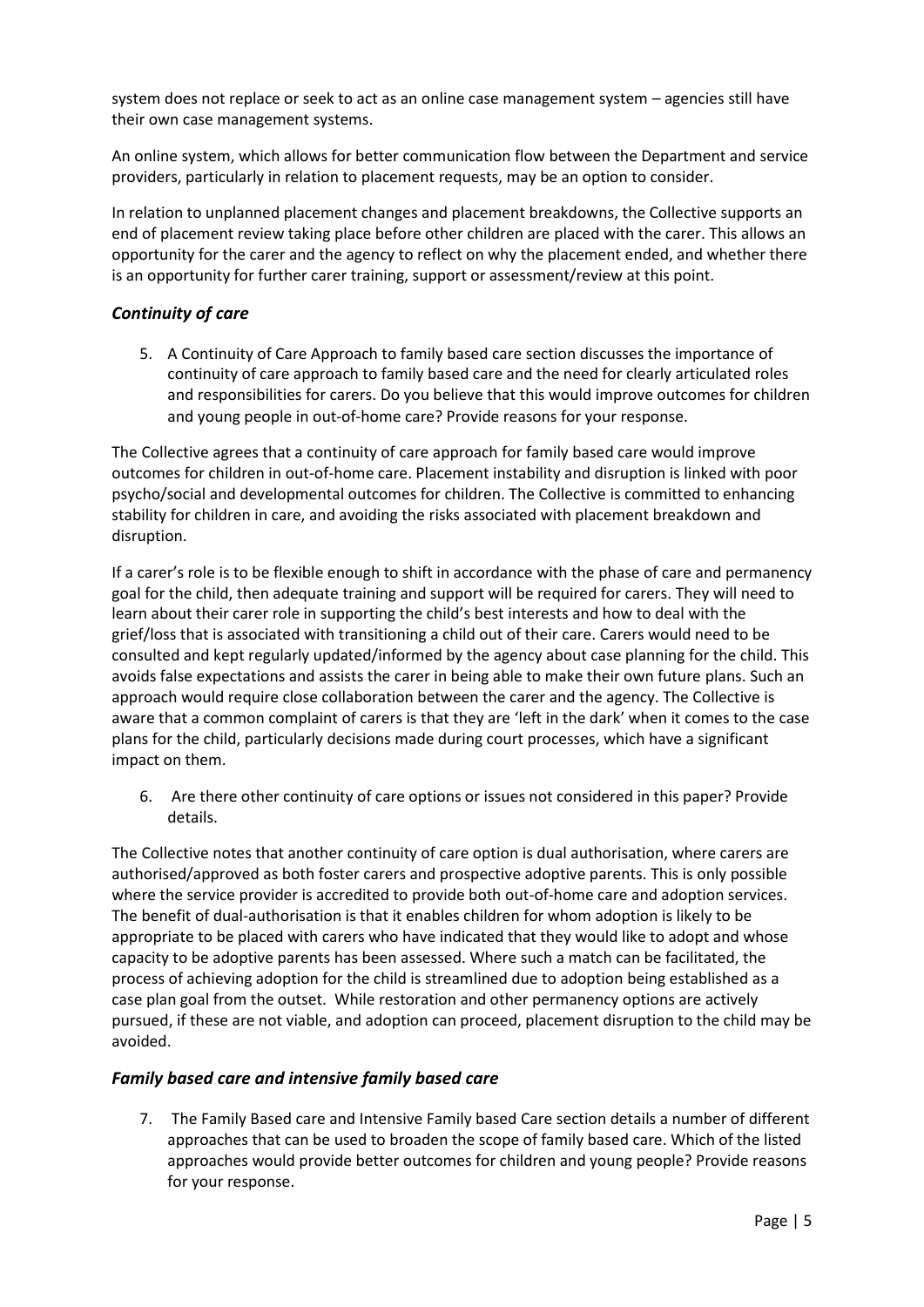8. Are there other options or issues related to providing better support to children and young people with highly complex needs and behaviours that have not been discussed in this paper? Provide details.

The Collective supports the further training of family based carers to equip them with knowledge and skills to provide trauma informed and reparative care. The Collective endorses the implementation of the recommendation of the Royal Commission into Institutional Responses to Child Sexual Abuse for the provision of training for carers that includes an understanding of trauma and abuse, the impact on children and the principles of trauma-informed care (recommendation 12.11).

The Collective also supports the proposal to implement a therapeutic practice framework to work with carers in family based care. The Collective notes that the NSW government has in place a Therapeutic Care Framework<sup>11</sup> which provides guidance on supporting children, with a central focus on trauma-informed care. The Framework consists of a set of 16 core principles for providing Therapeutic Care to children. The Framework was developed in consultation with the Department of Family and Community Services, Association of Children's Welfare Agencies (ACWA), AbSec, out-ofhome care sector representatives and academics in the field of child protection.

Life Without Barriers (LWB), in its separate submission in response to the Discussion Paper outlines its ongoing training approach which is based on the Children and Residential Experiences (CARE) model, an evidence-based, trauma-informed approach to providing out-of-home care. While designed primarily for residential care, LWB – in partnership with the model's architects at Cornell University – has used the CARE model to inform its entire child, youth and family service delivery, and is guided by CARE's six core principles drawn from research into childhood development.

In its separate submission, Key Assets has outlined its approach to training in partnership with the Parenting Research Centre.

If the Department is looking to implement a therapeutic practice framework for out-of-home care in Tasmania, then the Collective suggests that sector wide consultation may ensure that it is a framework under which all service providers can deliver best practice in trauma-informed casework and care.

The Collective supports broadening the scope of family based care to support children with complex needs and behaviours. The Collectives notes that a number of jurisdictions, including New South Wales, have recently committed to investing in the Treatment Foster Care Oregon program delivered by OzChild.<sup>12</sup> This program is targeted at children who are experiencing multiple placement breakdowns in foster care, and who are not able to be moved into foster care from residential care because of their behavioural and emotional issues.

In relation to the Discussion Paper's comments (page 23) that residential care will remain the most appropriate option for a cohort of children, the Collectives notes that the NSW Government is replacing the State's residential care system with an Intensive Therapeutic Care service system.<sup>13</sup> The Collective would support a move to improve the provision of residential care services by focusing on therapeutic care and trauma informed practice. This would be consistent with the recommendation of the Royal Commission into Institutional Responses to Child Sexual Abuse that residential care should be based on an intensive therapeutic model of care framework designed to meet the complex needs of children with histories of abuse and trauma (recommendation 12.18).

#### *Recruitment*

<sup>11</sup> <https://www.facs.nsw.gov.au/about/reforms/NSWPF/nsw-therapeutic-care>

<sup>12</sup> <https://www.ozchild.org.au/improving-outcomes-tfco-program/>

<sup>13</sup> <https://www.facs.nsw.gov.au/families/permanency-support-program/intensive-therapeutic-care-system>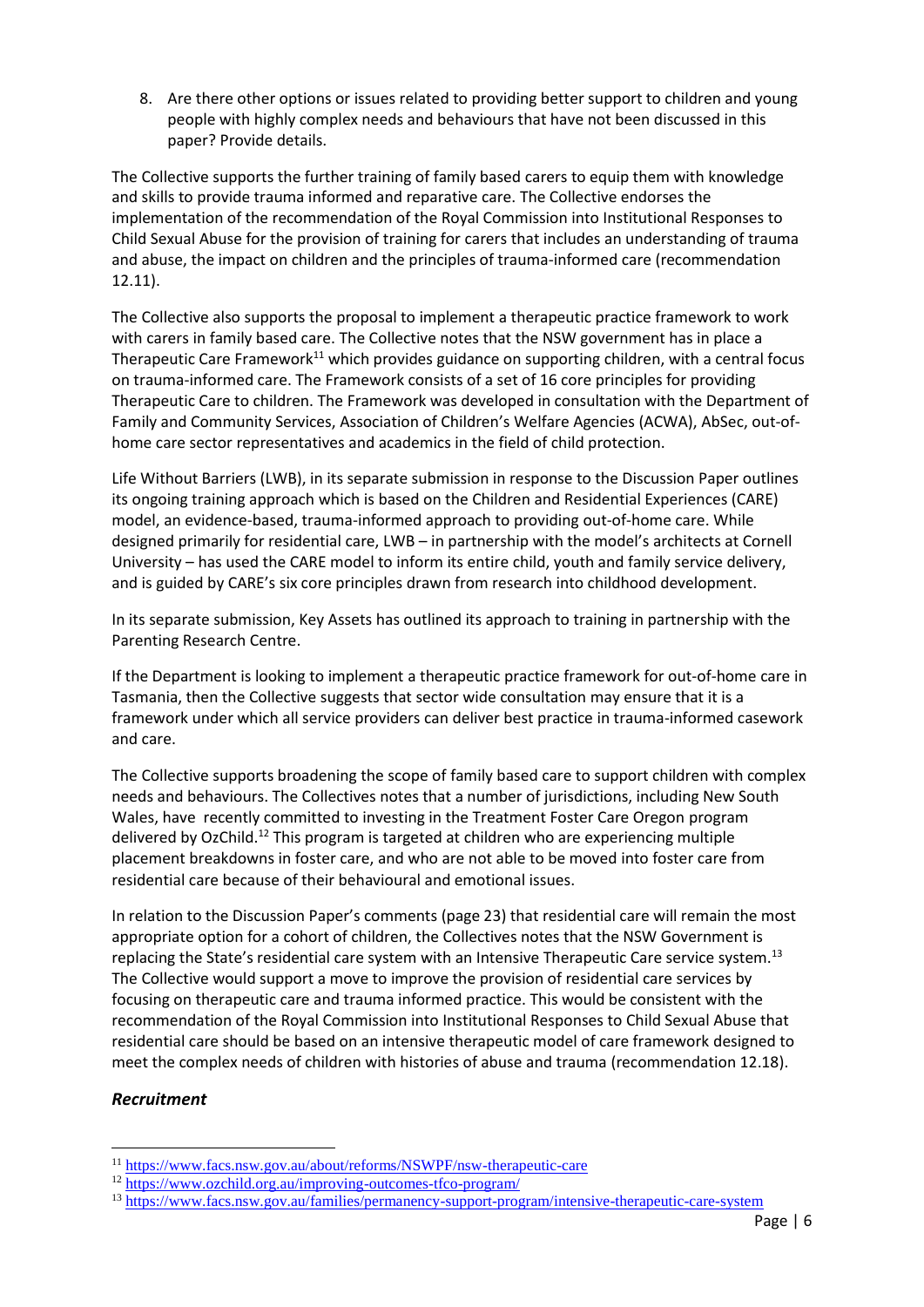- 9. The Recruitment and Registration of Carers section discusses a number of changes to current carer recruitment practices with the aim of building on and strengthening our current approach to recruitment. Which of these ideas do you believe will be more effective? Provide reasons for your response.
- 10. Are there other carer recruitment improvement options or issues that have not been discussed in this paper? Provide details.

The Collective supports all suggestions for a carer recruitment strategy in the Discussion Paper. The Collective notes that LWB, one of the largest providers of out-of-home care services in Australia, has tried some innovative ways of recruiting foster carers, including:

- creating and funding Carer Ambassadors selected from existing experienced and high-quality carers who share their experiences and connect with the community to help raise awareness about fostering
- piloting a Central Carer Enquiry Team to respond to initial enquiries and streamline the recruitment process
- launching a new website with contains appealing, easy to use and relevant/targeted information for prospective carers (and noting that often the first point of contact that a prospective carer will have with an agency is online)

Other innovative recruitment strategies that members of the Collective have utilised include:

- Key Assets' social experiment 'Would you walk past' which generated millions of on-line views and a large increase in enquiries<sup>14</sup>
- Key Assets' use of digital re-targeting and social media in a digital ecosystem
- LWB's partnership with Ashgrove Cheese, a Tasmanian based dairy farm, to run the 'Join the Moo-vement' campaign during Foster Carers week. This involved 10,000 Ashgrove milk bottles with "LWB Become a Foster Carer" neck ties distributed in major shops state-wide. Joining the Moo-vement in 2018 were 20 cafes across the state using LWB 'Become a Foster Carer' coffee cups and displaying carer recruitment flyers and posters. This campaign aimed to raise awareness in the community of the need for foster carers

The Collective notes that government and service providers can make the most of events like Foster and Kinship Care Week, where the community and media can be engaged to promote awareness of fostering and praise carers for their critical contribution to the community.

Apart from actively promoting interest in fostering, the Collective agrees that any recruitment strategy should have a responsive and seamless process which guides a carer applicant from initial enquiry through to approval, preferably with a single point of contact. A personalised approach, particularly at the information session/initial enquiry stages also assists with filtering/screening persons who are not likely to become carers.

### *Pre-service training*

- 11. The Pre-Service Training section identifies a number of potential methods for building on and strengthening the current approach to training carers. Which of these methods do you believe would be effective? Provide reasons for your response.
- 12. Are there other options or issues related to strengthening carer training that have not been explored in this paper? Provide details.

<sup>14</sup> Available online at: https://www.keyassets.com.au/key-assets-social-experiment-highlights-need-fostercarers/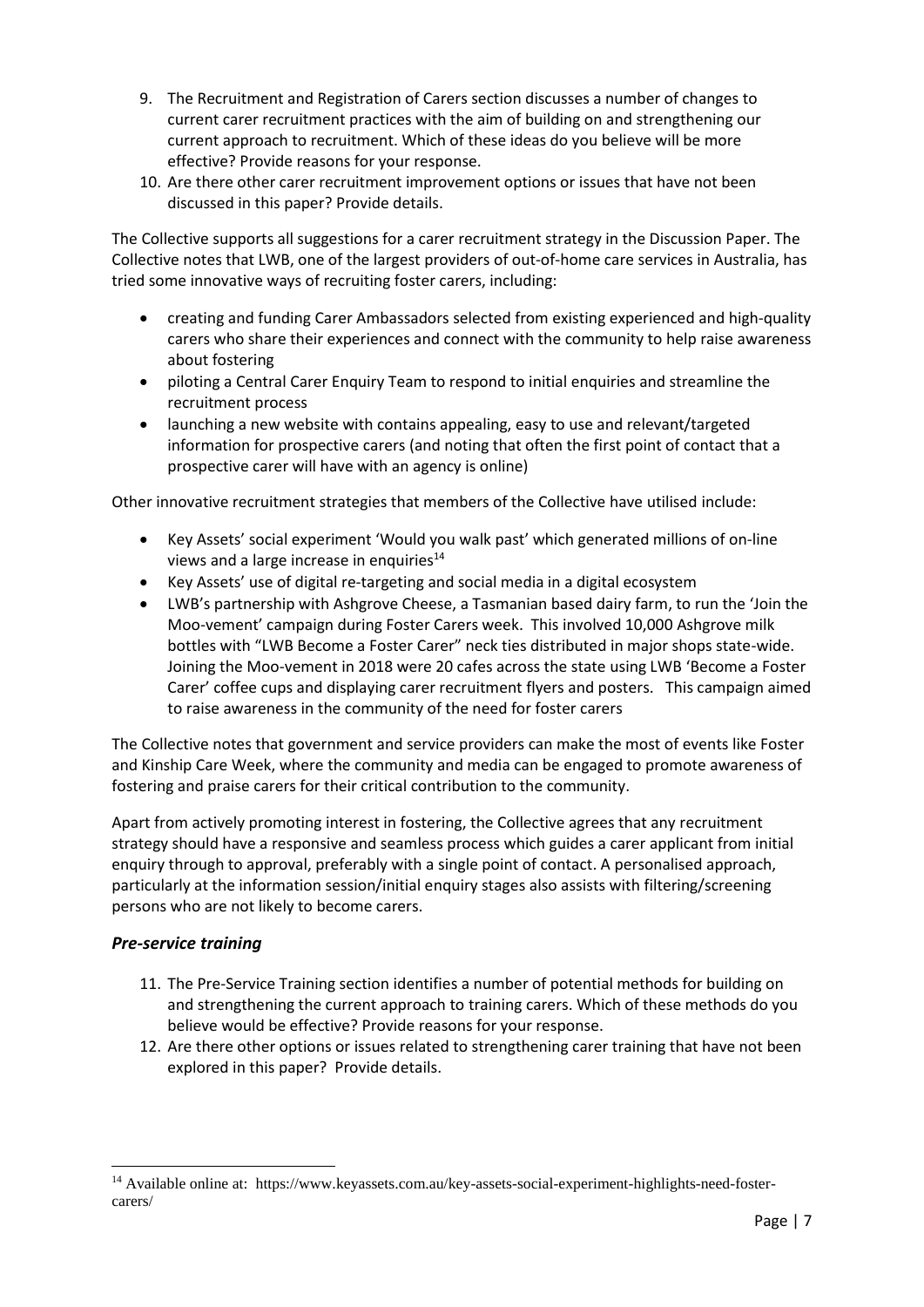The Collective agrees with the proposal in the Discussion Paper that the Department develops and administers, in collaboration with service providers, an integrated training framework for pre-service and ongoing training for family based carers.

In terms of the approach to pre-service and ongoing training, the Collective endorses the comments made by LWB in its individual submission, which are drawn from LWB's research and practice experience.

The Collective notes that apart from formal training, carer training should be incorporated along the continuum of engagement with carers –from the outset (using the enquiry/information session and initial carer assessment process as an opportunity for carer training); as casework is conducted (using home visits and any clinical sessions with carers to incorporate carer training as required); and during further assessment and review processes (using the carer review as an opportunity for carer training and to assess whether further carer training is required).

#### *Carer assessment*

- 13. The Carer Assessment section identifies a number of potential methods for building on and strengthening our current approach to carer assessment. Which of these methods do you believe would be effective? Provide reasons for your response.
- 14. Are there other options or issues related to strengthening carer assessment processes that have not been discussed in this paper? Provide details.

The Collective notes that making good, evidenced based decisions about carer applicants' suitability and conducting rigorous assessments using consistent and high-quality assessment tools is critical to providing a high standard of out-of-home care. The benefits of using common carer assessment and training materials are that it achieves consistency in approach to the assessment and training of applicant carers, improves outcomes for children in care, increases the professionalism of the carer role, and assists with the portability/transfer of carer registration approvals.

The Collective endorses the use of the *Step by Step 2016* resources, developed by ACWA to assess potential foster and kinship carers and to conduct carer reviews of authorised carers. Intrinsic to *Step by Step* both at carer assessment and carer review stage is an assessment of five core competencies: attitude and connections, personal resilience, teamwork/working with others, child focused care and provide a safe environment/safety. The Collective also notes that an evaluation of the *Step by Step* resources would ensure they are maintaining pace with contemporary practice.

The Collective notes that ACWA has developed a range of assessment tools, including assessments for relative and kinship carer assessments. The Collective also supports the use of the Winangay tool for kinship carer assessment, particularly with Aboriginal families. This would be consistent with the use of assessment models appropriately tailored for kinship/relative carers as recommended by the Royal Commission into Institutional Responses to Child Abuse (recommendation 12.8).

A high-quality assessment tool is ineffective if experienced and competent assessors are not engaged to conduct carer assessments. The Collective notes that it is preferable and more costeffective for agencies to have their own internal assessors, who are familiar with the agency's policies and procedures. This also builds internal assessment expertise. However, there are times when independent/external assessors are required (usually from an approved panel which consists of suitable qualified assessors with relevant experience in out-of-home care). Any assessors who utilise the *Step by Step* resources should, at a minimum, receive training as to how to use the assessment tools and resources. The Collective would support the establishment of standard accreditation requirements for assessors to assist with quality assurance.

The Collective believes that, to conduct a rigorous assessment, assessors require access to all relevant information in relation to the carer applicant. Only relying on the self-report of the carer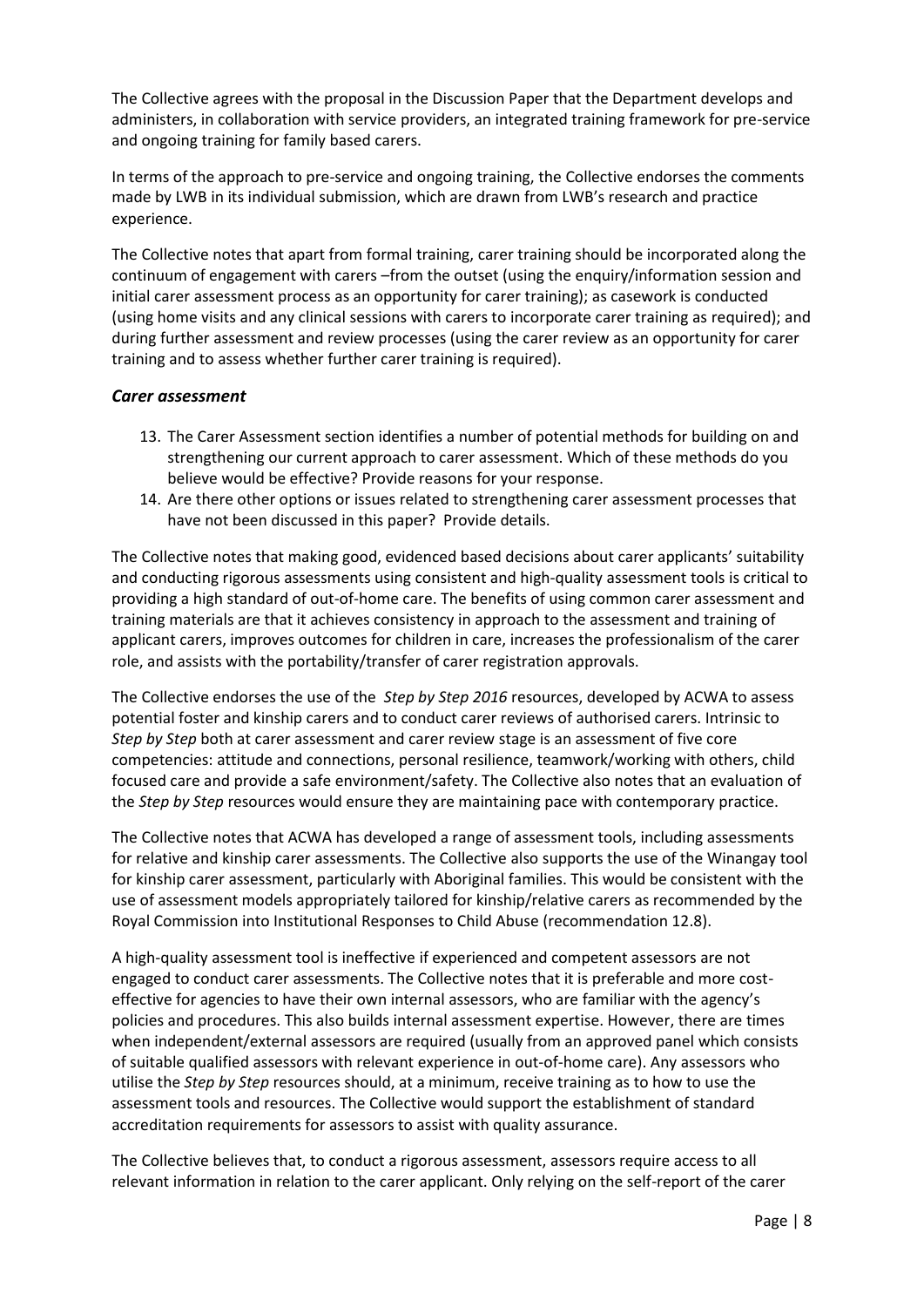applicant and a few referees of their choosing can be problematic. The Royal Commission into Institutional Responses to Child Sexual Abuse recommended extensive checks and the development of risk management plans to address any risks identified during the authorisation process (recommendation 12.6). This approach is endorsed by the Collective. The Collective is of the view that detailed information and outcomes of National Police Checks and Working With Vulnerable People Checks should be made available to assessors if requested. There may be relevant information contained in these records, which are not apparent in an outcome, which need to be tested by the assessor with the carer applicant.

Some assessment may be required of any adult household members in the carer applicant's household, and discussion should also take place with the carer applicant's other family members to ensure that they are and will be supportive of the carer applicant undertaking the carer role and will not pose a risk to the safety, welfare or wellbeing of any children placed with the carer applicant.

As noted above, the Collective does not agree with having a lower standard (or 'shorter process' for assessment, page 35, Discussion Paper) for carer assessment for kinship carers. The Collective is of the view that kinship carers should be assessed as comprehensively as foster carers, with a focus on the carer's capacity to meet the child's needs and provide a safe, nurturing, stable and secure environment. Children placed with kinship carers should be entitled to the same standard and quality of care as children placed with foster carers.

### *Approval of carers*

- 15. The Approval of Carers section presents methods to build on and improve the current approval processes. Which of these methods do you believe would be effective? Provide reasons for your response.
- 16. Are there other options or issues related to improving carer approval processes that have not been explored in this paper? Provide details.

The Collective supports a panel approach for carer registration approvals and renewals (and decisions in relation to cancelling carer registration approvals). A carer approval panel is particularly beneficial in circumstances where the assessor and delegate with decision-making authority disagree about whether a carer applicant should be approved. There may be issues of concern or gaps in the assessment process which may be identified by a panel member. These issues can then be then be discussed and debated in group/panel setting where there is a wider range of experience/expertise. Rather than involving external representatives (from other agencies and a carer representative), the Collective members usually hold carer approval panels convened with approved internal staff. For particularly complex and controversial cases, it may be appropriate to invite external representatives to ensure that decisions are objective.

The Collective is also of the view that there should be a consistent level of delegation in the Department and amongst service providers in terms of who has the authority to approve carer registration.

In relation to the suggestion in the Discussion Paper (page 40) that there be a review process in the event of an adverse finding for prospective carers, the Collective notes that in New South Wales, there are no rights of internal or external review at law for a decision by the relevant decision-maker to decline to assess or to not approve an application for carer authorisation.<sup>15</sup> Similarly there are no external review rights (only internal review rights) in New South Wales for a decision about whether an applicant is suitable to adopt a child. The range of decisions in respect of authorised carers or persons seeking to be assessed as authorised carers that can be administratively reviewed was

 $\overline{a}$ <sup>15</sup> *Children and Young Persons (Care and Protection) Act 1998* (NSW), s 245.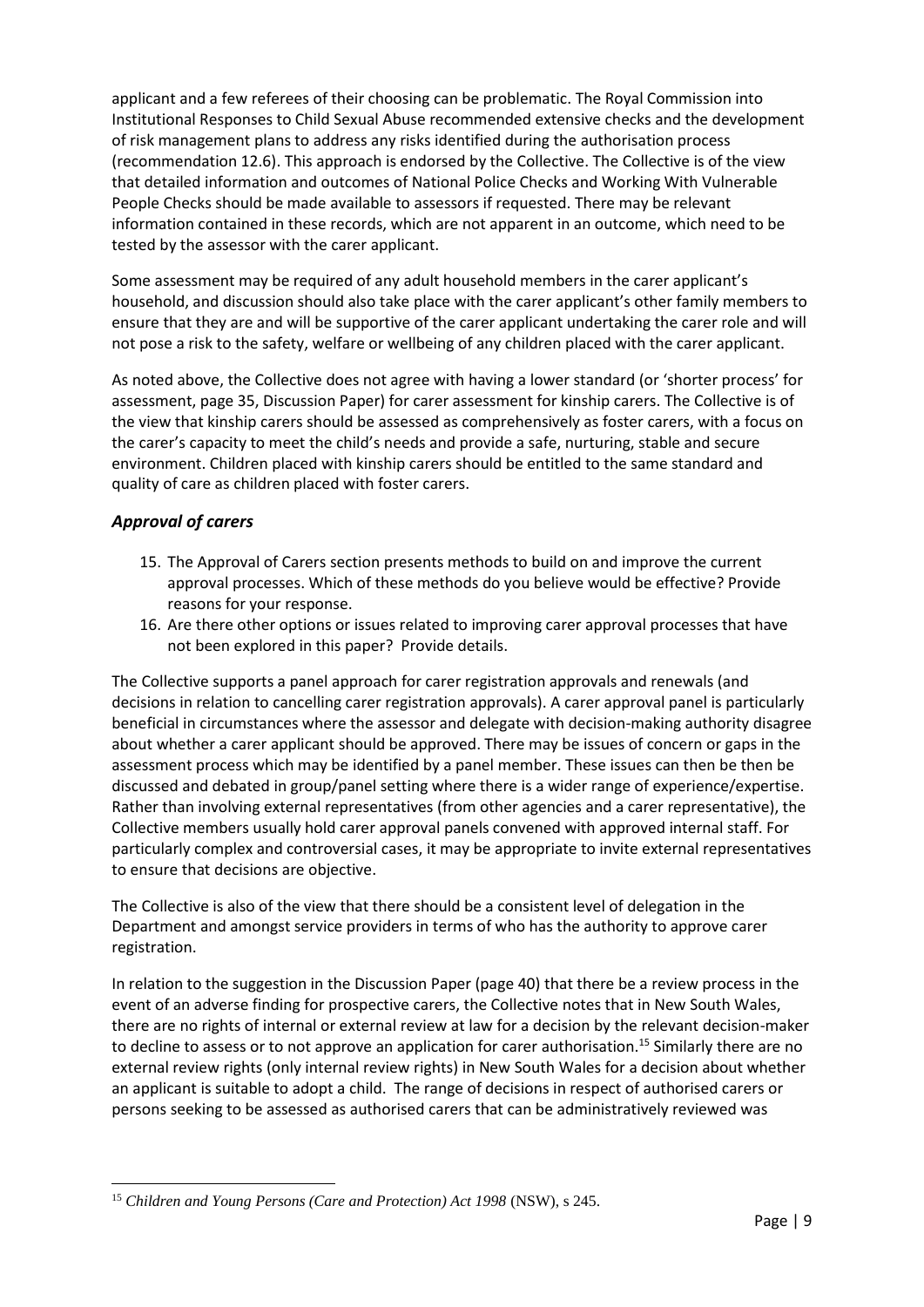amended in New South Wales in 2015. In the second reading speech to the Bill introducing the legislative amendments, the reasons for removing this right of external review were noted:

*The industrial relations system already recognises that failure to appoint a person to a position is not generally a matter capable of review. To bring the child protection system in*  line with the industrial relations system, changes will be made in relation to the NSW Civil *and Administrative Tribunal review rights. Consequently, a refusal to authorise an applicant as an authorised carer would no longer be reviewable by the Tribunal. Current review arrangements will still be maintained in relation to existing rights at law if there are grounds for discrimination. Applicants will also be able to make a complaint about carer authorisation decisions to the New South Wales Ombudsman through its community services complaints jurisdiction.<sup>16</sup>*

#### *Registration of carers*

- 17. The Registration of Carers section discusses how a central carer register (accessible by the department and service providers) could provide a more consistent approach to carer registration and provide additional safeguards for children and young people. What issues should be considered as part of the implementation of a central carer register?
- 18. Are there other options or issues related to improving information sharing for carer approval and registration that have not been explored in this paper? Provide details.

In line with the recommendations of the Royal Commission into Institutional Responses to Child Sexual Abuse (recommendations 18.17 – 8.23) the Collective is fully supportive of the Department introducing a central carer register, accessible by both the Department and service providers, and modelled on the NSW Carers Register.

The NSW Office of the Children's Guardian introduced the NSW Carers Register in 2015, and there is a suite of resources, facts sheets and guidance in relation to the Carers Register on the OCG website.<sup>17</sup> There are also NSW legislative provisions in relation to the mandatory information that is required for recording on the Carers Register.<sup>18</sup> One of the key features of the Carers Register is that, if data is entered accurately and in a timely fashion, it enables information sharing between agencies to help prevent unsuitable carers moving from one agency to the other in New South Wales. The Collective is of the view that it is important that information about adult household members in carer households (i.e. probity information, etc.) is also recorded.

When considering the introduction of a central carer register, the Department will need to take into account the operational capacity required to not only establish but maintain an online register. In New South Wales, the OCG established and maintains the Carers Register, while it is the designated agency's role to enter information on the Carers Register about carer applicants, approved authorised carers and persons residing on the same property as authorised carers (adult household members).

#### *Placement*

**.** 

19. The Placement section discusses the importance of placement matching processes to improve placement stability and details a number of factors that could form part of a coordinated placement matching process. What factors do you think should be taken into account as part of the implementation of a placement matching process? Provide reasons for your response.

<sup>16</sup> [https://www.parliament.nsw.gov.au/bill/files/3180/2R%20Child%20Protection\\_1.pdf](https://www.parliament.nsw.gov.au/bill/files/3180/2R%20Child%20Protection_1.pdf)

<sup>&</sup>lt;sup>17</sup> <https://www.kidsguardian.nsw.gov.au/statutory-out-of-home-care-and-adoption/nsw-carers-register>

<sup>18</sup> *Children and Young Persons (Care and Protection) Regulation 2012* (NSW), Part 6, Division 6.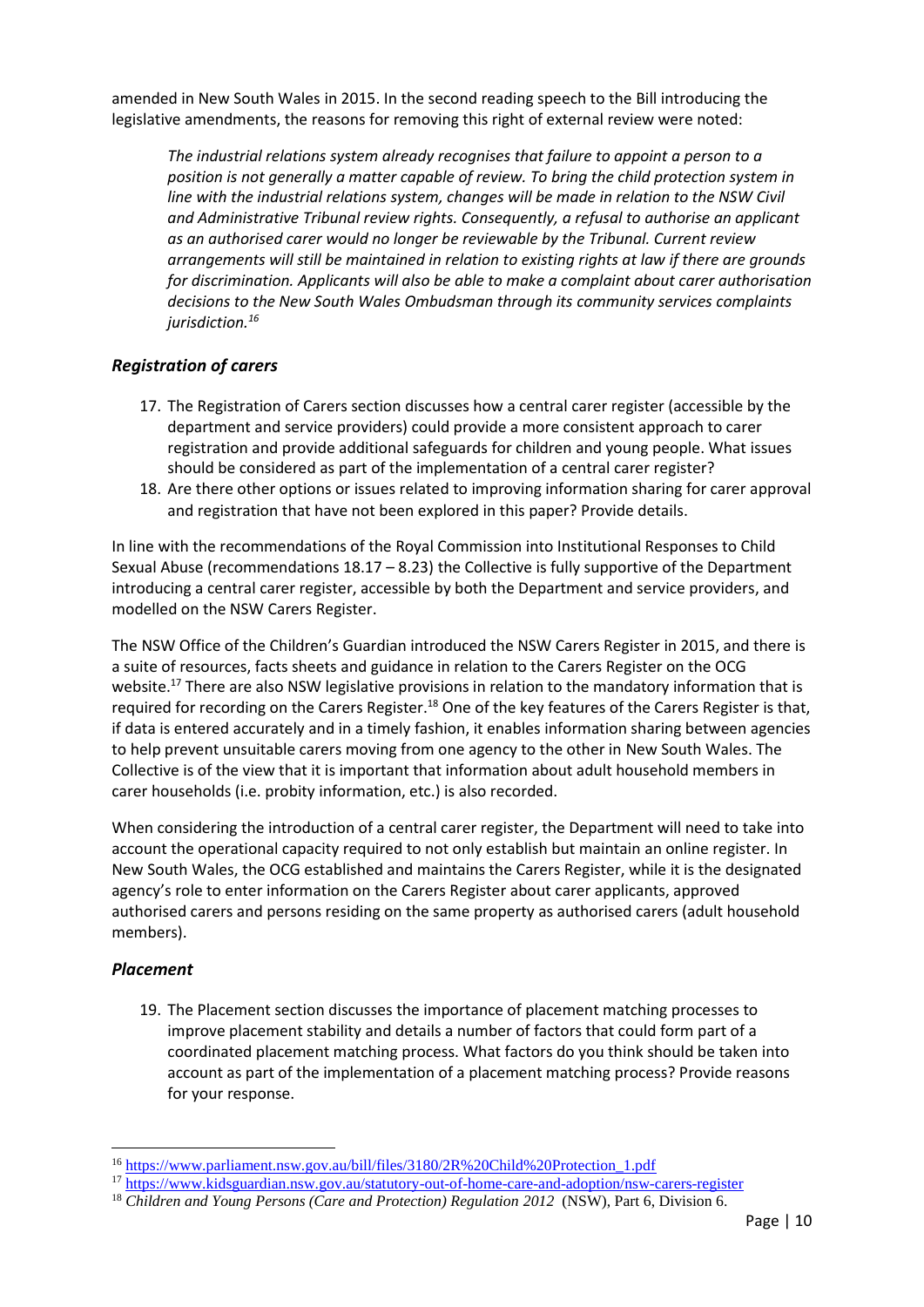20. Are there other placement matching options or issues that have not been explored in this paper? Provide details.

The Collective supports the proposals in the Discussion Paper to implement a coordinated placement matching process. The Collective endorses the recommendation made by the Royal Commission into Institutional Responses to Child Sexual Abuse that out-of-home care service providers should develop strategies that increase the likelihood of safe and stable placements for children in care (recommendation 12.16).

The Collective notes, in particular, the risks to placement stability in placing unrelated children with a carer ('unrelated placements')<sup>19</sup>. The Collective recommends that the following in respect of the placement of unrelated children with the same carer:

- the placement only be approved where it is demonstrated that it is in the best interests of all the children involved (child/ren being placed, biological child/ren and other child/ren placed with carer), a thorough risk assessment has been conducted and after all other options (including restoration, kinship care) have been adequately explored
- carer approval for multiple unrelated placements is rigorous and consistent
- for an unrelated placement, the frequency of carer reviews and carer monitoring and support be increased in order to better manage the quality of care
- active contingency planning should take place in order to enable sustainable transitions (and avoid sudden placement changes) should the placement break down (e.g. shared care with a family member; reviewing contact plans to increase the number of birth family members who can provide unsupervised, extended contact; strategic use of respite placements to start to build relationships with potential alternative long term carers).

### *Ongoing training*

**.** 

- 21. The Ongoing Training section proposes methods to build on and strengthen the delivery of ongoing training to carers. What parts of this framework do you believe would be effective? Provide reasons for your response.
- 22. Are there other carer training options or issues that have not been considered in this paper? Provide details.

The Collective is of the view that carer training should be a condition of carer registration and all family based carers (including kinship carers) should be required to undergo a certain amount of training on an annual basis. The members of the Collective have found that it is often the carers who avoid or refuse to attend carer training, that develop issues/deficits in carer competencies. Regular training also provides the Department/agency with the opportunity to ensure that carers are receiving correct and current messages about the provision of out-of-home care and are up to date with policies and procedures/practices.

For example, the Collective endorses the implementation of the recommendation made by the Royal Commission into Institutional Responses to Child Sexual Abuse relating to the development of a child sexual abuse education strategy for children in care as well as home based carers and residential care staff (recommendation 12.9).

The Collective supports a mix of training (one to one, small groups, large groups, online) being offered to family based carers, recognising that, given the practical nature of care giving and the

<sup>&</sup>lt;sup>19</sup> Rock, S et al (2015), 'Understanding Foster Placement Instability for Looked After Children: A Systematic Review and Narrative Synthesis of Quantitative and Qualitative Evidence, *The British Journal of Social Work*, 45(1), 177–203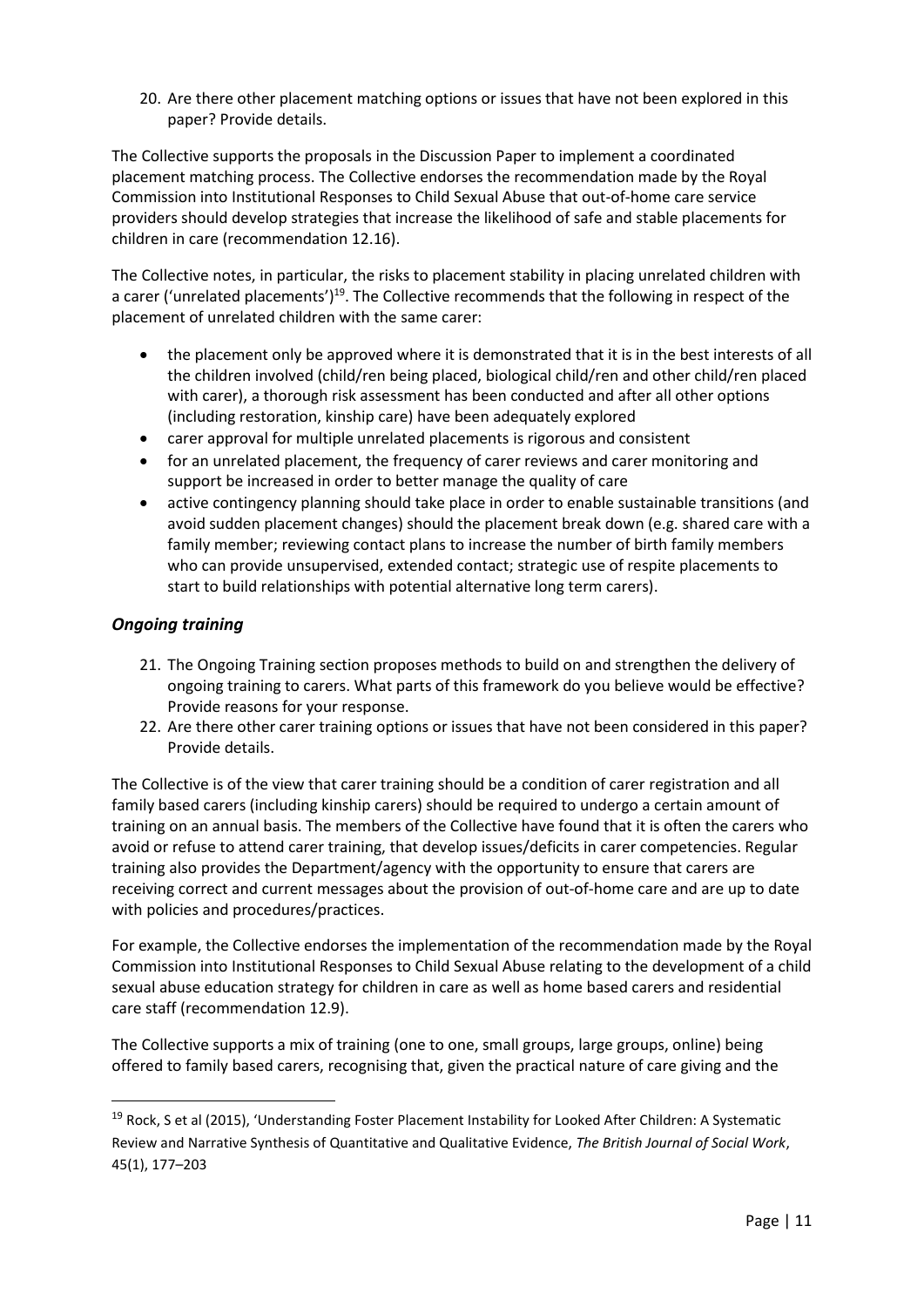benefits of connecting with the agency and other carers in the community, it is problematic if carers only attend online training. Therefore, some face to face training should be required as part of any mandatory carer training.

### *Ongoing support and retention*

- 23. The Ongoing Support and Retention section proposes a number of actions that aim to build on and enhance support for carers. Which of these do you believe would be effective in providing enhanced support to carers? Provide reasons for your response.
- 24. Are there any other options or issues related to enhancing support for carers that have not been discussed in this paper? Provide details.

The Collectives notes that most of the placement support research focuses on carers as the primary support to the child in the placement. A 2012 UK study notes that when asked what would have prevented the last unplanned placement move, UK social workers identified 'support to foster carer' as the number one strategy available to them.<sup>20</sup> The Collective recognises the need for ongoing support for family based carers and agrees with all the suggestions canvassed in the Discussion Paper. The Collective is of the view that priority should be placed on carer support, which can be multi-faceted in nature.

The comments above in relation to case planning and case management involving carers are applicable to this section. Further, the Collective notes that in New South Wales there are legislative requirements<sup>21</sup> and regulatory guidance<sup>22</sup> for the timing and conduct of placement reviews which assists in supporting placements on an ongoing basis as well as after a placement commences and after unplanned events.

The Collective supports the implementation of an agreed standard for home visits to family based carers. Most of the Collective members have internal policy/procedure which provides for monthly home visits to Home Based Carers. There is flexibility around this in terms of periods when increased home visiting is required.

The Collective supports family based carers having access, if required, to therapeutic supports. Some of the Collective members have internal Clinicians who are available for clinical support to placements, which, depending on the specific need, can include:

- development and monitoring of intervention plans and strategies for managing challenging behaviours in children
- review of skills development for children
- training and support for home based carers in a number of areas, including reparative parenting, attachment, incident prevention and response planning
- developing and preparing psychological intervention plans for carers, children in care and family using endorsed evidence based psychological intervention techniques
- supporting children in care during times of transition, or major life changes
- providing information and training to both carers and children as well as birth families
- liaising with other health professionals, government departments, and service providers in order to ensure appropriate support is being provided to the placement
- conducting clinical assessments and observations of children in care for various psychological requirements or identifying potential risks to safety or wellbeing for the child.

<sup>1</sup> <sup>20</sup> Norgate, R, et al (2012), 'Social Worker's Perspectives on the Placement Instability of Looked after Children, *Adoption & Fostering,* 36(2): 4-18.

<sup>21</sup> *Children and Young Persons (Care and Protection) Act 1998* (NSW), s 150. 22

[https://www.kidsguardian.nsw.gov.au/ArticleDocuments/452/Guidelines\\_Review\\_of\\_Placementsv3.0\\_180611.p](https://www.kidsguardian.nsw.gov.au/ArticleDocuments/452/Guidelines_Review_of_Placementsv3.0_180611.pdf.aspx?Embed=Y) [df.aspx?Embed=Y](https://www.kidsguardian.nsw.gov.au/ArticleDocuments/452/Guidelines_Review_of_Placementsv3.0_180611.pdf.aspx?Embed=Y)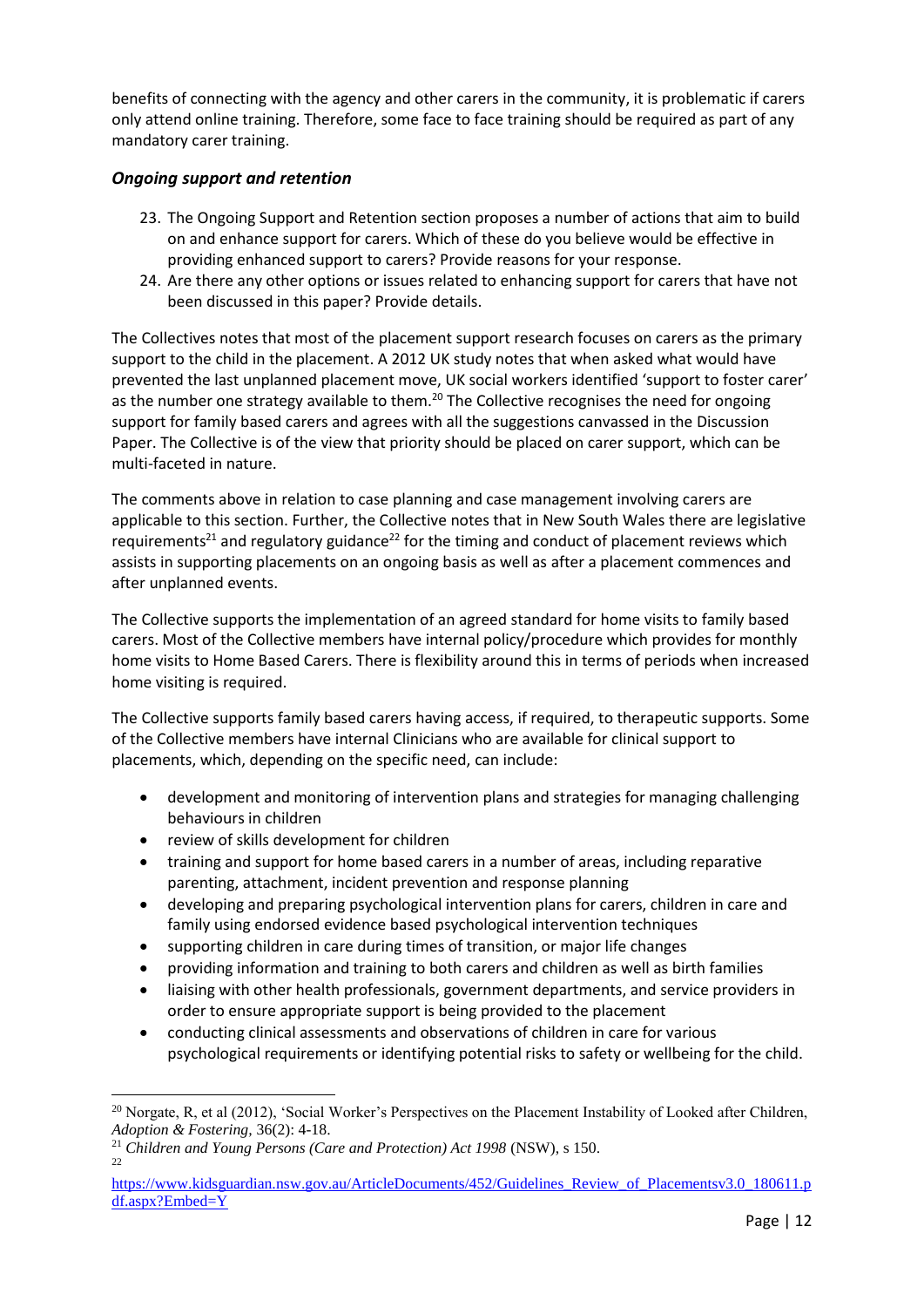The Collective agrees that family based carers need access to advocacy and support in circumstances when they may be in dispute with the Department or service provider. In New South Wales, the government has commissioned Adopt Change to operate the My Forever Family NSW program, which commenced in July 2018. This program provides recruitment, training, support and advocacy to a range of carers for children in out-of-home care in New South Wales.<sup>23</sup>

The Collective is supportive of family based carers having access to a 24-hour telephone advice line for emergency situations. Some Collective members have in place an 'on call' number which is available to carers who experience incidents out of business hours and if required, after-hours workers are able to attend the home or provide advice/support over the phone. The matter is then followed up the next day by the allocated worker.

Further, the Collective agrees that an online portal would assist carers in having direct access to information, resources and policies/procedures. In New South Wales, the government has developed the ChildStory website, which has resources for children (15 to 25 years olds who are currently in or have left out-of-home care), carers,  $24$  reporters, caseworkers, and partner agencies.

### *Respite Care*

- 25. The Respite Care section details a number of methods that could maximise the benefit of respite care to both carers and children or young people. Which of these methods do you believe would be most effective? Provide reasons for your response.
- 26. Are there any other respite care options or issues that have not been considered in this paper? Provide details.

The Collective considers community-based models for respite care (such as Mockingbird Family™) to be the best approach to providing respite care, and assisting the development of long-term relationships amongst carers.

The Collective notes that respite does not have to be conceptualised simply as a child spending time away from their primary carer with a respite carer. Respite can include a range of activities that provide the primary carer with a break from their carer role. This can include the child being engaged in extracurricular activities, contact with birth family, holiday/vacation/sport camps, time with youth workers/mentors, etc.

The Collective agrees that recruiting respite carers (and emergency and crisis carers) as a specific cohort may assist in increasing the number of respite carers available, however the Collective does not endorse a lower standard for assessment/approval. The Collective is of the view that respite carers should be competent in all the same carer competencies as short, medium and long-term carers. The Collective also notes that respite care periods can sometimes turn into longer than expected periods of time due to a shortage of alternative placement options.

Collective members have had cases where respite care provided in the home by other family members or respite care provided by family/friends has been difficult to regulate/monitor. There is also a risk of family/friend respite carers not reporting incidents or concerns to the agency due to the relationship with the primary carer. Proper case management in these cases can overcome these issues, as can the introduction of some external respite options.

The Collective is of the view that clear guidelines and policies are required in relation to the use of respite care and that family based carers need to be clear about when respite is appropriate. The

<sup>23</sup> <http://www.myforeverfamily.org.au/>

<sup>24</sup> <https://www.caring.childstory.nsw.gov.au/>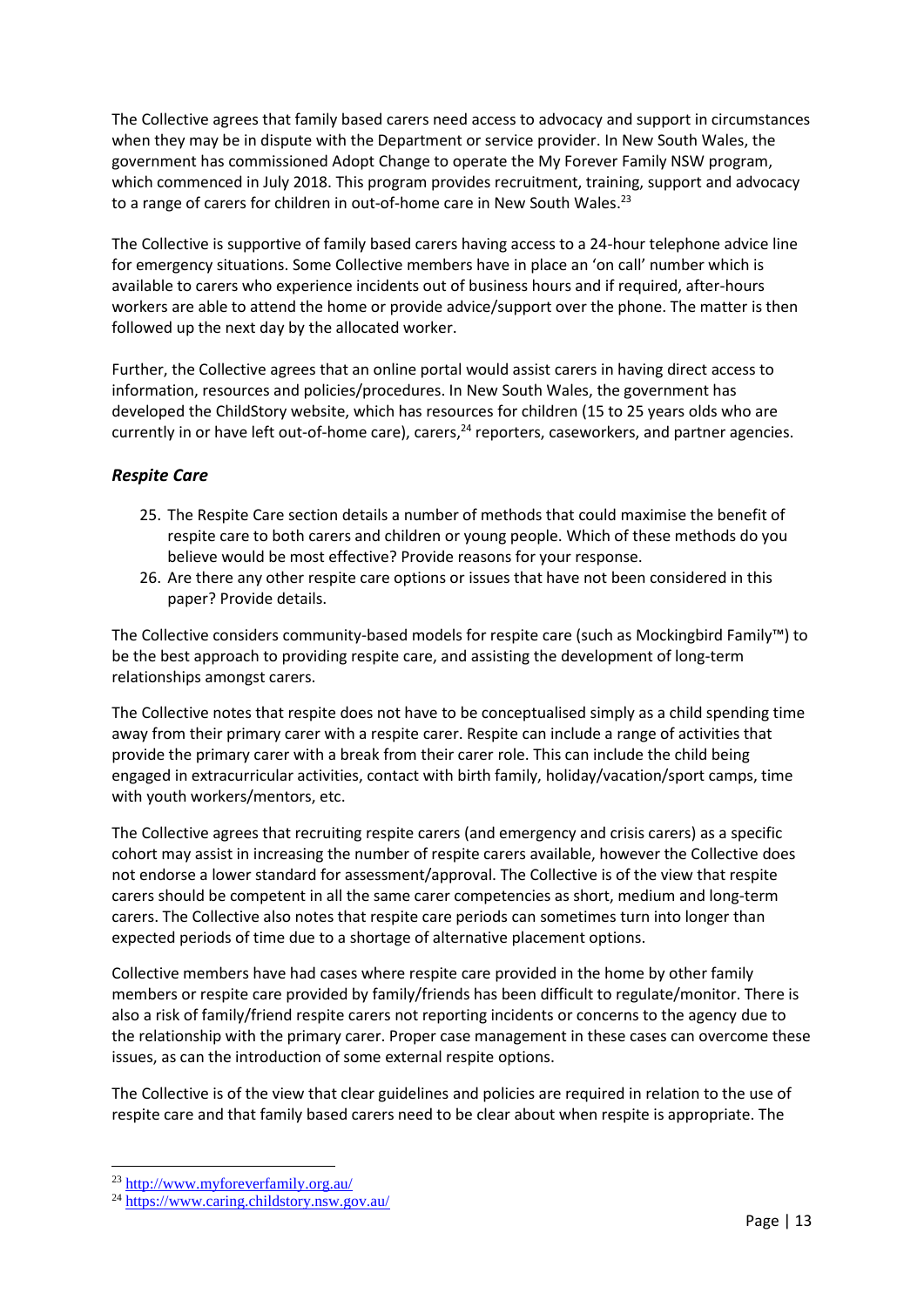Collective agrees that respite should meet the needs of the child, and be child-focused rather than carer-focused or seen as a carer 'entitlement'.

Respite care should also not undermine a child's need for permanency and security. For example, respite care should never be used by the carer as a threat or punishment for a child's poor behaviour. Sending one child from a sibling group/group of children to respite care, when the rest remain with the primary carer, can have a negative impact on the placement as a whole. Respite care may not be appropriate in the beginning stage of a placement when the child and carer are developing their relationship. Respite carers should also adopt the same behavioural management strategies as the primary carer to avoid inconsistency in behavioural management, which can be detrimental to the primary placement.

#### *Oversight and Monitoring*

- 27. The Oversight and Monitoring section details a number of methods that could improve the oversight and monitoring of carers. Which of these methods do you believe would be effective? Provide reasons for your response.
- 28. Are there any other options or issues related to improving carer oversight and monitoring that have not been explored in this paper? Provide details.

The Collective supports the proposals in the Discussion Paper to improve monitoring and oversight of family based carers, namely the development of a Carer Home Visit Policy, a carer ongoing approval/renewal process and a process for reviews initiated by carer concern/quality of care issues.

In relation to carer reviews, the Collective is of the view that carer reviews should be a condition of carer registration approval, and be conducted on an annual basis. This is consistent with the recommendation of the Royal Commission into Institutional Responses to Child Sexual Abuse, which includes that all children in the placement with the carer under review should be interviewed in the absence of the carer (recommendation 12.7).

The Collective is of the view that there should be minimum standards for home visiting, The Collective notes that there are *Step by Step 2016* assessment tools and resources for carer reviews which could be utilised by the Department and service providers. The Collective is of the view that carer reviews should include:

- obtaining details of members of the household and children placed with the carer in the past year or since last carer review (and ensuring that probity checks have been conducted in relation to any new members of the household)
- home inspection (to ensure the that the home environment still meets all safety requirements)
- an assessment of each of the carer competencies (strengths and weaknesses/vulnerabilities)
- identification of any elements of carer competencies where improvements are required
- obtaining details of any quality of care/carer concerns/complaints in the past year or since last carer review and the outcome of these
- carer feedback
- consultation with children in the placement, in the absence of the carer under review
- identifying training that the carer has attended in the past year or since last carer review, and any current training needs
- identifying any actions/follow up required as a result of the carer review.

Given the existing working relationship between the carer and the Departmental or service provider staff member supporting the carer or other members of the care team, it may be more appropriate for other staff in the agency to conduct the carer review. If there are issues in the working relationship between the carer and the Department/service provider or otherwise workload issues